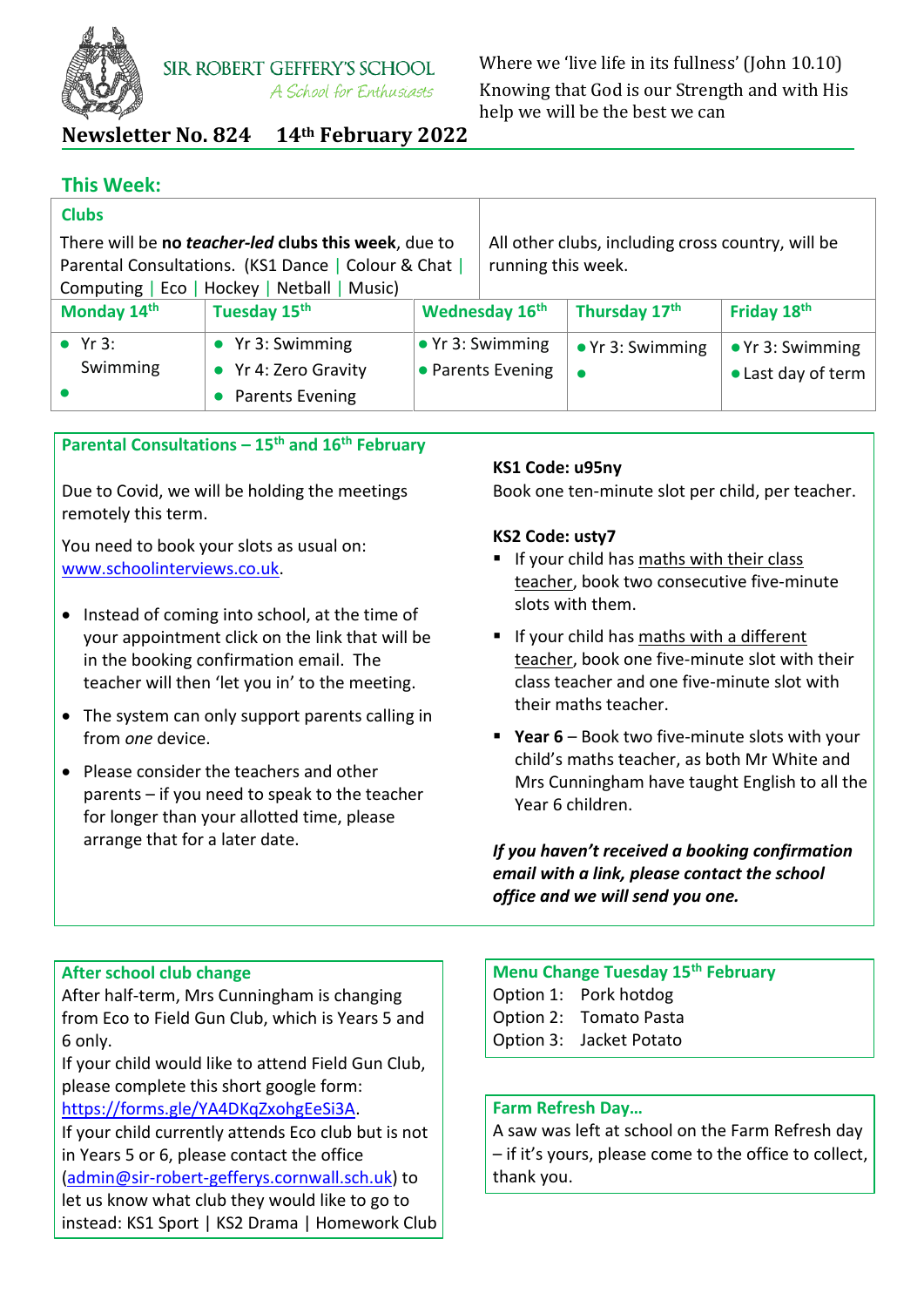# **Awards**

| Being the Best I can<br><b>Demonstrating Values</b><br>Good Learning | Charlie O<br>Dougie B<br>Rosie S |
|----------------------------------------------------------------------|----------------------------------|
| <b>Growth Mindset</b>                                                | Georgina H                       |
| Maths                                                                | Florentia C                      |
|                                                                      | Elsie G                          |
| Needlecraft                                                          | Rebecca J                        |
| <b>Outdoor Learning</b>                                              | Evelyn G                         |
| Perseverance                                                         | Gwen H                           |
| Positive Attitude                                                    | Ashton B                         |
| Progress                                                             | Harriet H                        |
|                                                                      | Jaida K                          |
| Science                                                              | Holly F                          |
| <b>Thinking</b>                                                      | Hazel E                          |
|                                                                      | Monty F                          |
|                                                                      | Sidney W                         |
| Writer of the Week                                                   | Rosina T                         |
| Piano                                                                | Millie B-C                       |
| Singing                                                              | Bodhi W                          |

## **Accelerated Reader**

Whole School Word Count: 59,782,245 Total Books Read: 6,200

## Class Word Count (year to date)

| Year 2 2,165,833  | Year 3 10,170,019 |
|-------------------|-------------------|
| Year 4 10,908,302 | Year 5 20,687,749 |
| Year 6 15,695,955 |                   |

#### Top 5 Word Count (last week)

| Year 2 | Monty B         | Year 3 | Shepherd W |
|--------|-----------------|--------|------------|
| Year 4 | Ruan H          | Year 5 | -Ben C     |
|        | Year 6 Sienna B |        |            |

#### Great Progress

| Year 2 | Francessca A Year 3 |        | Max B    |
|--------|---------------------|--------|----------|
|        | Year 4 Daisy H-H    | Year 5 | Arthur B |
| Year 6 | Alfie B             |        |          |

Congratulations to Sienna B who became a 2 millionaire and both Nathaniel K and Arthur B who both became millionaire readers this week.

#### **Mathletics**

Congratulations to Simeon R who gained his 3rd Gold Mathletics badge and certificate this week.

# **Farm Refresh Day**

A big thank you to everyone who came to lend a hand on Saturday for our Farm Refresh day. We had a good turnout of hard-working children and their families, friends of SRG, past pupils and school staff. Although windy, the rain stayed away allowing lots of work to be done. Some of the tasks completed were:

- Chicken pen removal, removal of old chicken coops and new chicken coop clean out.
- Pig ark selection for quality and removal for sale.
- $\triangle$  Relocation of the last pile of workable compost into previously disused flower bed on KS1 playground. Plant removal and relocation to bed on KS1 playground - lavender, rosemary, etc.
- **Removal of compost bins and bays.**
- $\triangle$  Removal of old tyres and rubble as well as other old, broken or disused materials.
- **Wood chip distribution.**
- $\triangle$  Relocation of Cypress tree at school main entrance and replanting below. Pruning in the area.
- **Paint removal of milking cow.**

The enthusiasm from everyone to get the job done meant that we achieved a lot in a short time. Two Skips were filled to their brims and two further van/trailer loads of timber were taken to be used locally.

Our annual **Big Dig and Spring Clean Day** is on Sunday 20<sup>th</sup> March and the committee hopes to see as many of you as possible on the day. Many hands really do make light work and we are excited to see YOUR school farm returning to its full glory.

**Decorate the new Farm Sign competition** Entry Fee: 20p Closing Date: 1<sup>st</sup> March We have a new farm sign, but it needs to be decorated – please either send in a picture of the farm/animals/farm themed, or a map of our school farm.

The new sign will be unveiled at the Big Dig on 20<sup>th</sup> March.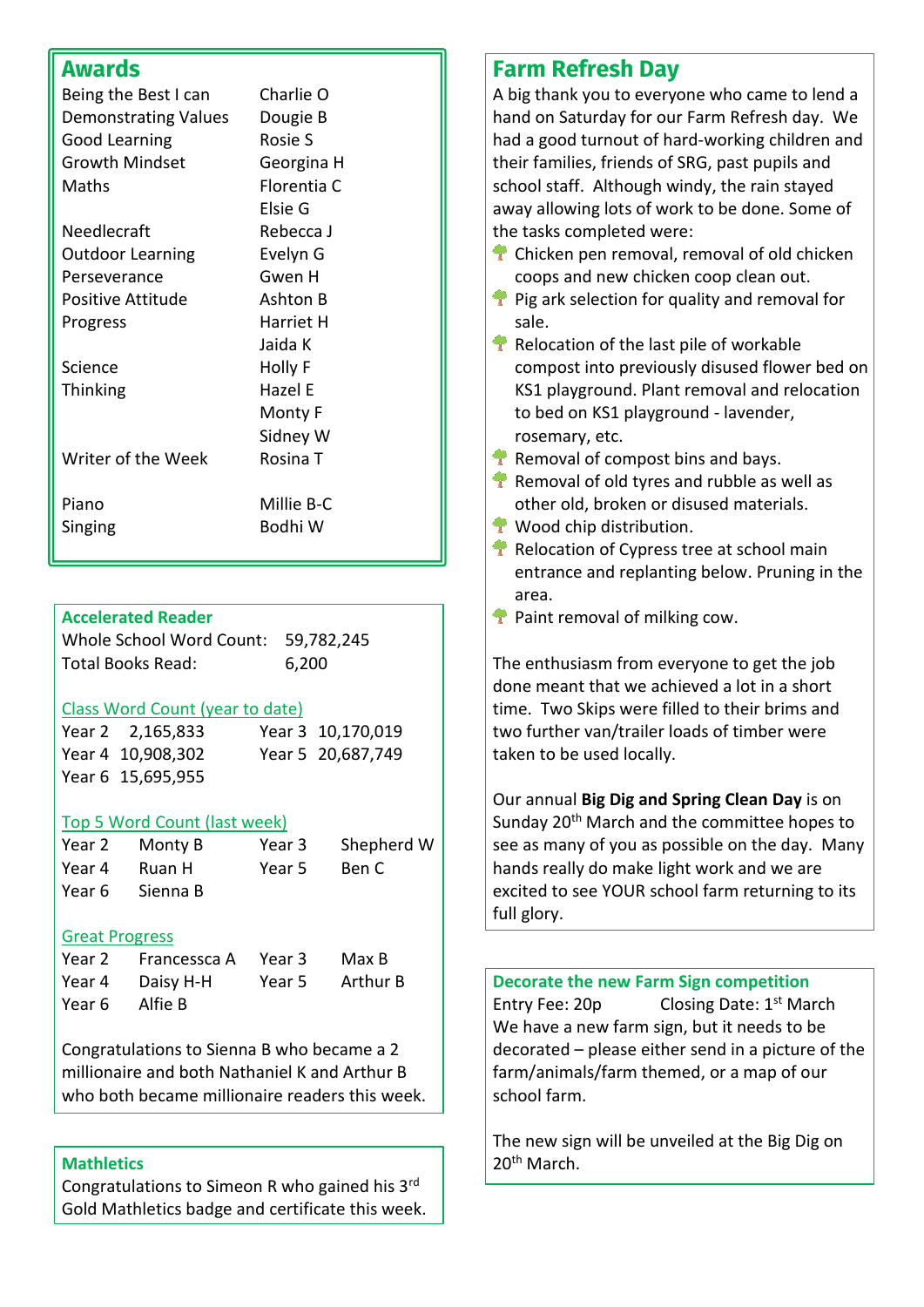# **Sports Update**

## **SRG come out on top in a bruising encounter against Calstock**

Last Monday SRG played the latest of our Arena league fixtures at Callington against Calstock, who were 2 places and 4 points above us in the league going into the game. We created several chances in the first half, and with a little more composure in front of goal could have scored a couple of goals. Dougie and Stanley worked exceptionally hard to win the ball back in midfield and Alfie made some fabulous runs into the box, but crosses were either mis-timed or hit the first defender. In defence Mia and Zac played calmly and dealt with everything Calstock hit us with.

We spoke at half time about keeping our composure and that we would create more chances, we just had to be careful we didn't throw too many bodies forward leaving us short at the back. Early in the second half Mia made a wonderful run down the wing and crossed the ball into the box Alfie slid in and ended up in the net! Unfortunately, the ball evaded his dive and went out for a throw in. Stanley and Zac both put their bodies on the line on numerous occasions, winning us back the ball when it would have been less painful to leave it. It was from one of Stanley's brave tackles that the ball broke to Dougie who sent a superb pass into Jacob in the box. His initial shot was saved by the Calstock 'keeper, but he reacted quickly to poke the ball home off the inside of the post, to give us a 1:0 lead.

Calstock then threw the kitchen sink at us and Bodhi, Mia and Zac held firm until the last five minutes, when their skilful striker evaded our tackles and was through one on one with William. I was fearing the worst, convinced they would score an equaliser, but William had other ideas and produced a wonderful save to deny what looked like a certain goal. We survived the resultant corner and blocked everything else Calstock threw at us to see out a hard fought but fully deserved 1:0 victory.

I was asked by the team after the game, who I had chosen as our player of the match and I couldn't single anyone out at the time. I still can't. William was assured and confident in goal, Zac, Mia and Bodhi were positive in everything they did in defence - always looking to find a green shirt when they'd won the ball back, Stanley was tenacious in midfield, Dougie passed the ball brilliantly and made some fantastic runs in both boxes, Alfie was clever in his running and positioning and Jacob was a threat every time he had the ball in the opposition half… so I couldn't choose a player of the match, as this was such a great team performance. Well done SRG!

#### **SRG girls make it two wins on the spin**

On Friday we played our third league game of the season against Brunel, looking to back up our excellent win away to Burraton with another three points. We started brightly, as Florence ran into the box and Katy poked home our first goal in the fifth minute after some hesitancy in the Brunel back line. Thanks to some last-ditch tackles from player of the match Mia, and some assured and confident goalkeeping from Esme we managed to go in at the break 1:0 up. Brunel then had a period of possession and our back two of Ava and Merryn had to be at their best to keep out a Brunel onslaught.

With 4 minutes to go we broke down the left and Seren passed to Millie who crossed the ball into the box. The Brunel defender, hearing Olivia breathing down her neck, stuck out a foot and diverted the ball into her own net to make it SRG 2 Brunel 0. That goal should have killed off the game, but with two minutes to go Brunel were rewarded for their hard work with a well taken goal to reduce the arrears. The partisan crowd sensed the chance of an unlikely point, and despite our best efforts to gift them a goal thanks to some nervy defending, we hung on to record a hard fought 2:1 against a very skilful and energetic side. We have two league games left, and it's all to play for in the league.